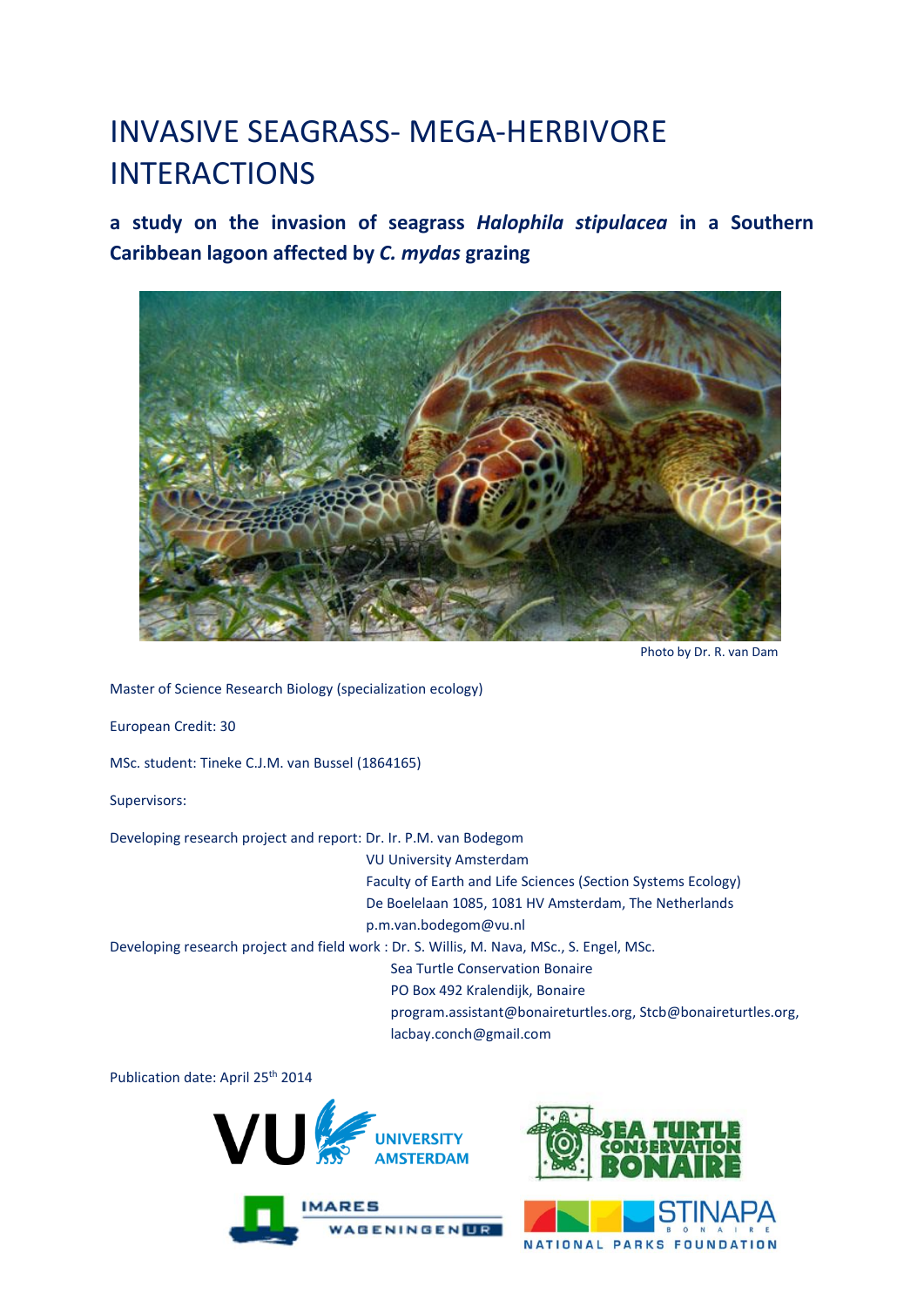## Abstract

In the Caribbean, the recent invasion of the seagrass species *Halophila stipulacea* has raised concerns regarding its impact on the invaded seagrass ecosystem and its associated flora and fauna. The main purpose of the experimental set-up was to understand the mechanisms and impacts of invasive species on a native seagrass in interaction with grazing impacts by the green sea turtle (*C. mydas*). The aims of the study were i.) to determine the colonization capacity of native seagrass species *T. testudinum* as affected by the presence of the invasive species (*Halophila stipulacea*) and vice-versa in a Caribbean lagoon (Lac Bay, Bonaire); ii.) To determine whether sexually and/or vegetatively colonization is affected by turtle grazing. and iii) to determine whether architectural properties of *T.testudinum* and *H. stipulacea* are affected by presence of other species and whether these are related to *C. mydas* grazing.

For this study, four seagrass bed types were selected that naturally occur in the bay: (1) monoculture of *T. testudinum*, (2) monoculture of *H. stipulacea* , (3) mixed bed of *H. stipulacea* and *T. testudinum* and (4) mixed bed containing *H. stipulacea, T. testudinum* and *S. filiforme*. In each seagrass bed type, 12 experimental units were created divided over three experimental periods of six weeks. Within each unit, two patches of 150 x 150 mm were cleared of above and below ground biomass. Cages were placed over half of the cleared patches to prevent turtle grazing. After six weeks, recolonization of the patches by native species and invasive species were measured by resampling biomass. To assess whether turtle grazing changed architectural properties, measurements on length and width with and without grazing were taken. Lastly, lines around two *T. testudinum* turtle grazing plots were placed to measure the lateral expansion rate of the surrounding *H. stipulacea* patches.

Our results indicate that *H. stipulacea* is a ~11 times faster colonizer than *T. testudinum.* Effects of grazing on their colonization rate were different with *T. testudinum* colonization rate under *C. mydas* grazing being lower and *H. stipulacea's* colonization rate being higher. These effects were not statistically proven, but strong trends were observed. The presence of other seagrass species did not seem to influence competitive abilities (colonization capacity and architectural properties). *C. mydas*  grazing, on the other hand, clearly influenced *T. testudinum's* architectural properties. Regarding *T. testudinum's* grazing plots, an average lateral expansion of 0.35 cm day-1 by *H. stipulacea* was detected. This study demonstrates that there is no direct competition between *T. testudinum* and *H. stipulacea*. It seems that *H. stipulacea* is colonizing areas unsuitable to *T. testudinum*. Sea turtle grazing creates less dense seagrass beds and therefore might further stimulate the expansion of *H. stipulacea*. The impact of the establishment of *H. stipulacea* on *C. mydas* is not yet clear: Even though it seems not to be the preferred seagrass species, *C. mydas* does graze on the invasive species in Lac Bay. It is, however, unknown how this new food resource will affect their fitness. Though the invasive may alter